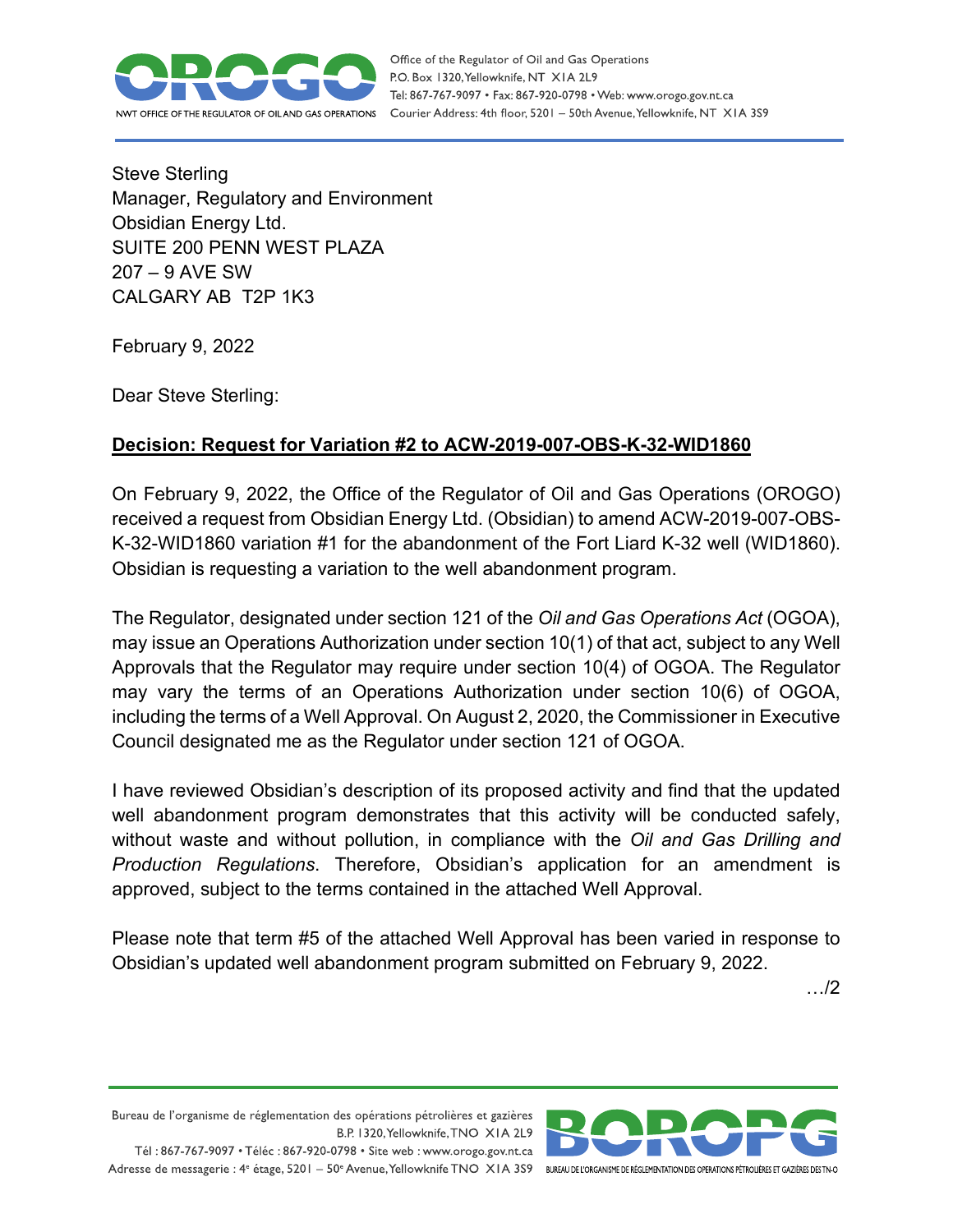Obsidian must post a copy of the attached Well Approval in a clearly visible location at the work site.

Sincerely,

Pauline de Jong

**Regulator** 

Encl. Well Approval ACW-2019-007-OBS-K-32-WID1860, variation #2

c. Aaron Smith, Senior Vice President, Development & Operations, Obsidian Cliff Swadling, Senior Director, Production & Operations, Obsidian Craig Langford, Environmental Coordinator, Obsidian regulatory@obsidianenergy.com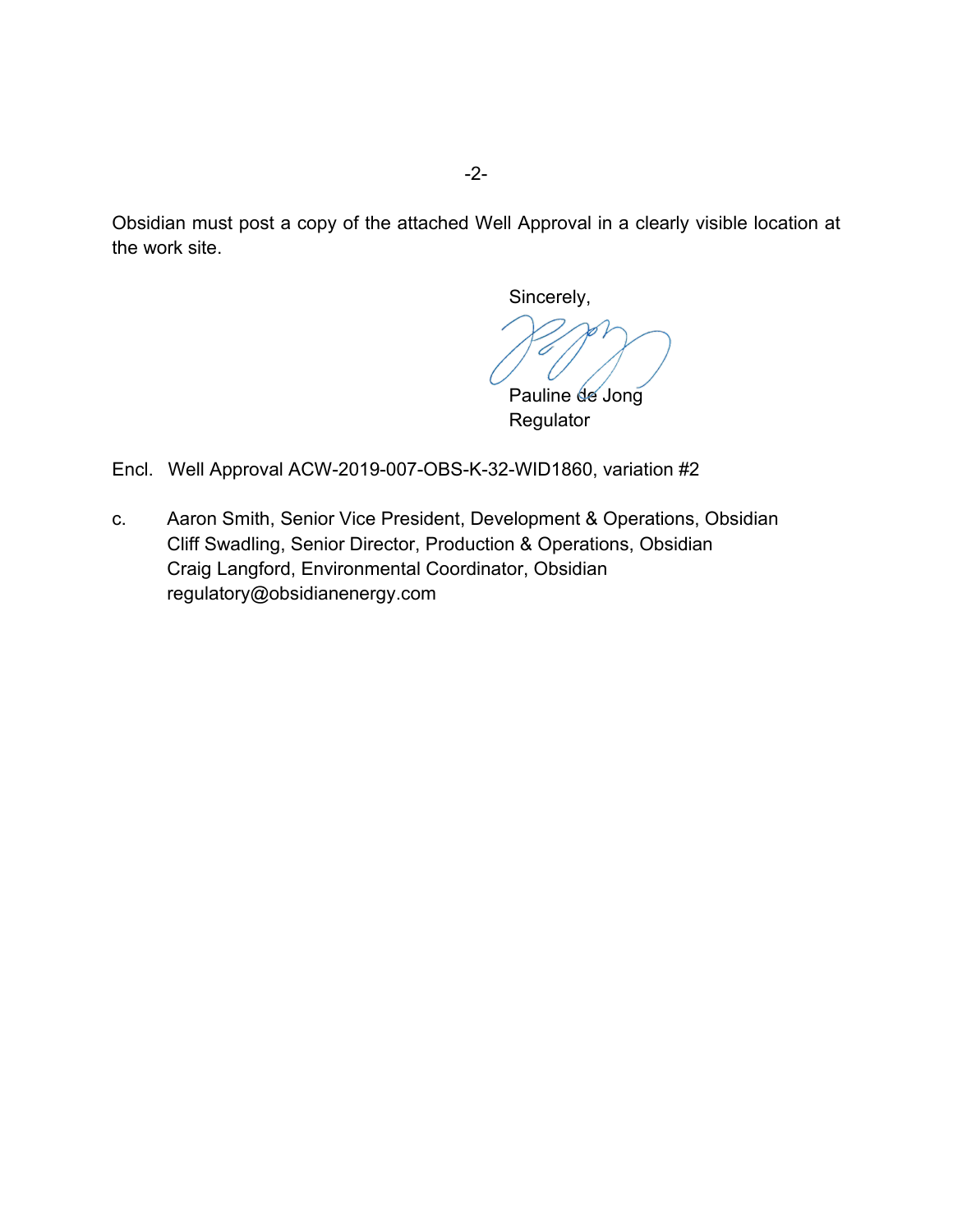

## **WELL APPROVAL**

Subject to the terms listed below, a well approval is granted under Section 10 of the *Oil and Gas Operations Act* and Part 2 of the *Oil and Gas Drilling and Production Regulations* to

| Company Name                                        | <b>Company Operating</b><br>Licence $\ddot{\#}$ |
|-----------------------------------------------------|-------------------------------------------------|
| Obsidian Energy Ltd.                                | NWT-OL-2014-015                                 |
| Responsible Officer and Title                       |                                                 |
| Steve Sterling, Manager, Regulatory and Environment |                                                 |

to proceed with the works and activities described in its October 9, 2020 application and subsequent submissions for

| Type of Work                                      | Settlement Area or<br>Region |
|---------------------------------------------------|------------------------------|
| Well abandonment                                  |                              |
| Scope of Work                                     | Dehcho                       |
| Abandonment of the Fort Liard K-32 Well (WID1860) |                              |

This approval, originally issued on May 10, 2021, has been varied by the Regulator or its delegate under Section 10 of the *Oil and Gas Operations Act*.

This approval is granted under Operations Authorization OA-2019-001-OBS and expires on November 1, 2022.

Dated at Yellowknife, Northwest Territories on February 9, 2022.

| Name of Regulator / Delegate | Signature of Regulator / Delegate |
|------------------------------|-----------------------------------|
| Ms. Pauline de Jong<br>Title |                                   |
| Regulator                    |                                   |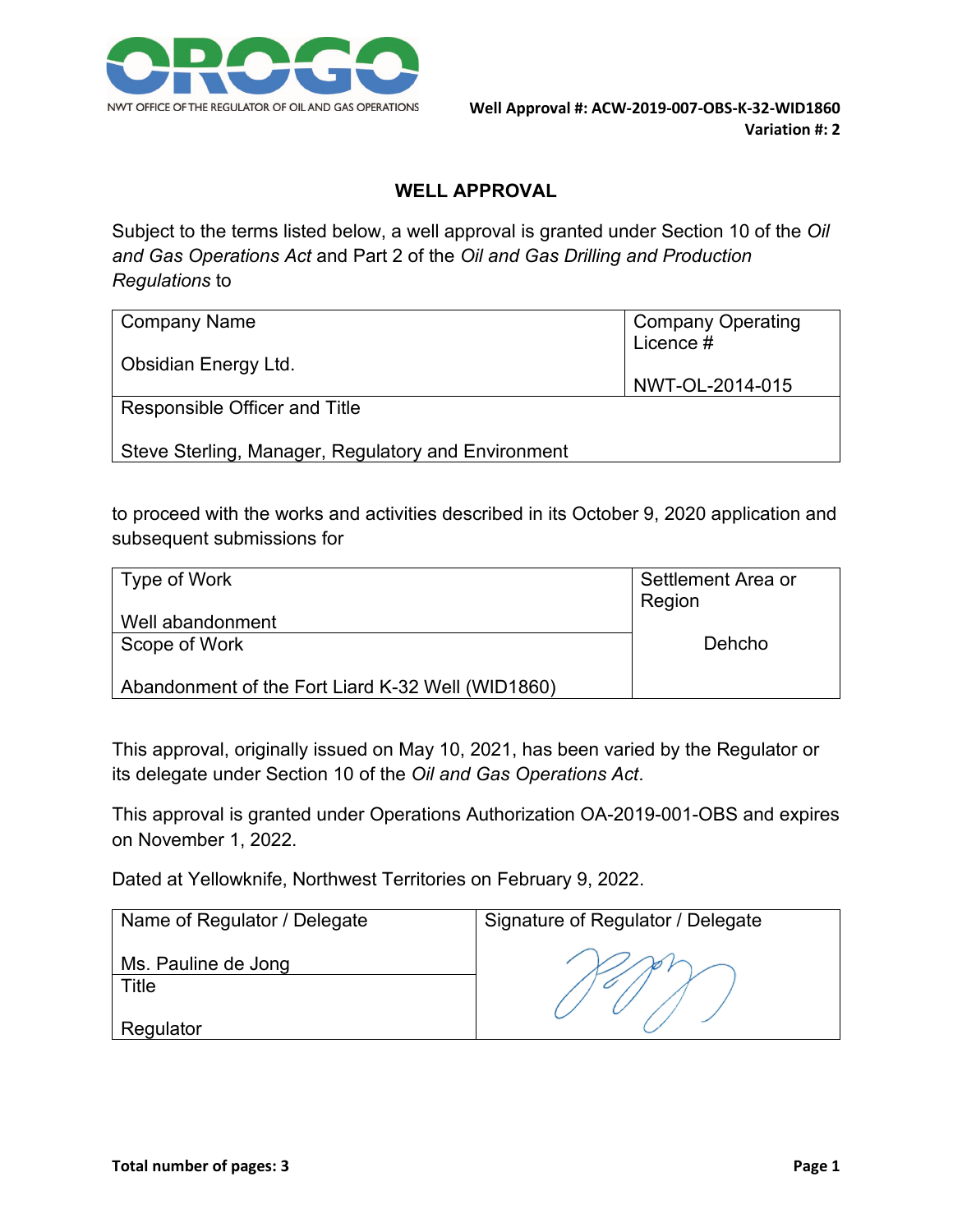

## **ADDITIONAL TERMS**

- 1. Obsidian Energy Ltd. shall cause the approved work and activities to be conducted in accordance with the requirements of the *Oil and Gas Operations Act* and the *Oil and Gas Drilling and Production Regulations*, as well as any other acts or legislation as may apply.
- 2. Obsidian Energy Ltd. shall cause the approved work and activities to be conducted in accordance with any guidelines and/or interpretation notes issued by the Regulator under section 18 of the *Oil and Gas Operations Act*.
- 3. Obsidian Energy Ltd. shall cause the approved work and activities to be conducted in accordance with the specifications, standards and other information referred to in its application received October 9, 2020, and subsequent submissions.
- 4. Obsidian Energy Ltd. shall request approval from the Regulator prior to undertaking any change to or deviation from the authorized work or activities, including but not limited to key personnel, the safety plan, the environmental protection plan and contingency plans.
- 5. Obsidian Energy Ltd. shall request approval from the Regulator prior to excavating and cutting and capping the wellbore. The request must include:
	- i. Information on the transfer and containment on site of fluid recovered from the well bore during Step 11 of the February 9, 2022 Well Abandonment Program:
	- ii. Information on the process for disposing of fluid recovered from the well bore during Step 11 of the February 9, 2022 Well Abandonment Program at an approved disposal facility;
	- iii. Confirmation that excavation, cutting and capping of the wellbore will not use helicopter support to mobilize equipment and contractors as stated in step 12 of the February 9, 2022 Well Abandonment Program; and
	- iv. Confirmation that abandonment operations will be completed prior to March 31, 2022.
- 6. Obsidian Energy Ltd. shall provide all staff and contractors for this program with its Emergency Response Plan and the OROGO 24-hour Incident Reporting phone number (867-445-8551) prior to commencing any work or activity.
- 7. Obsidian Energy Ltd. shall notify OROGO at least 10 days prior to the start of well abandonment operations.
- 8. Obsidian Energy Ltd. shall submit to OROGO certificates and inspection documents for any service rig, well control and associated equipment (including boilers) at least 10 days prior to the rig commencing work.